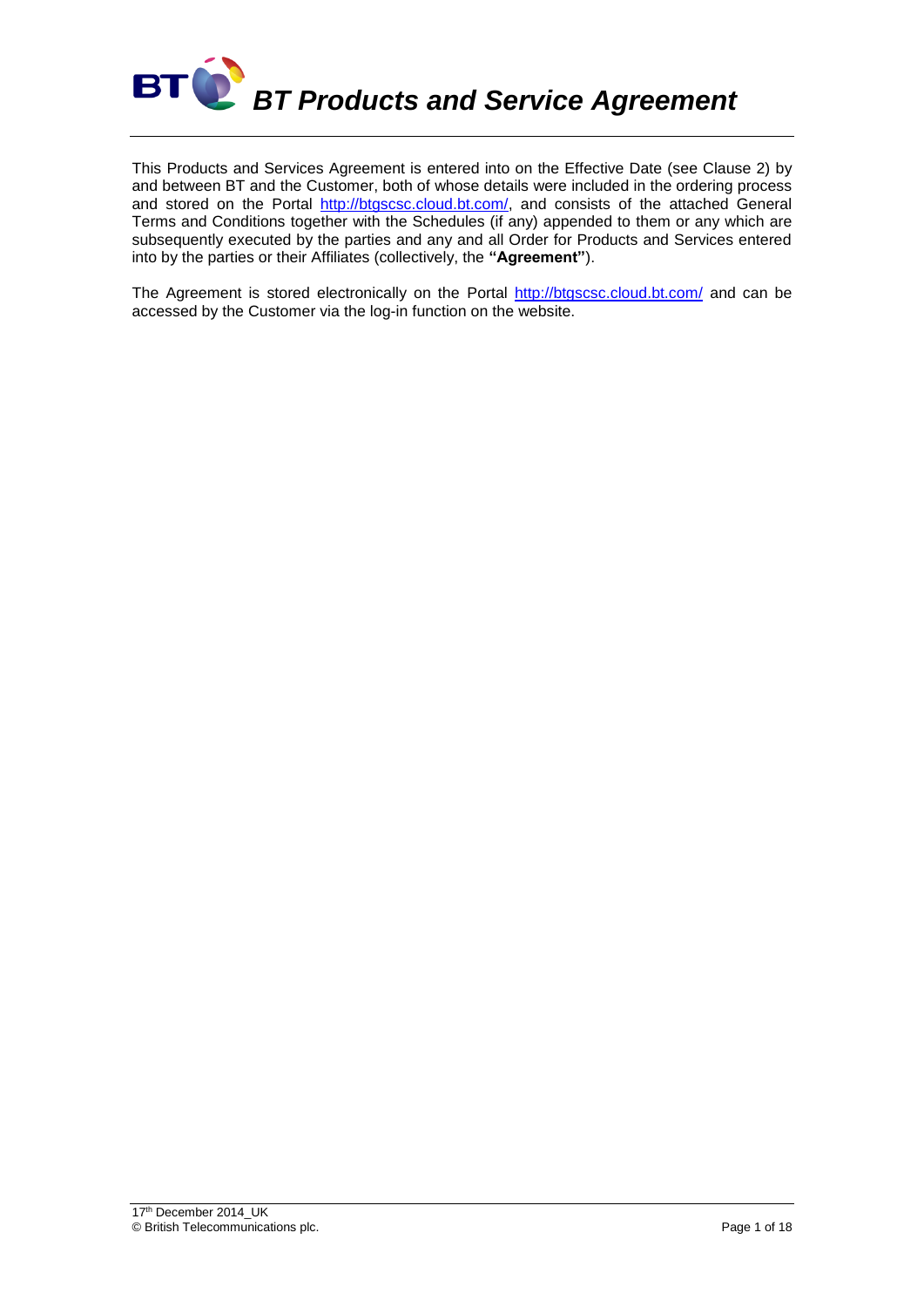

# **General Terms and Conditions**

# **Definitions and Interpretation**

In this Agreement, the following definitions apply:

**"Affiliate"** of a Party means any legal entity controlling, controlled by, or under common control with such Party.

**"Agreement"** means this Products and Services Agreement which consists of these General Terms and Conditions, any Schedules and any Orders.

**"BT"** means British Telecommunications plc.

**"BT Equipment"** means equipment (including any software) owned or licensed by BT and placed on the Customer's premises by BT for the provision of a Service.

**"BT Parties"** means the employees, agents and subcontractors of BT or its Affiliates.

**"Business Day"** means any day which is customarily regarded in the country or locality in which the Products or Services are being provided as a day when business is undertaken, excluding national, public, or bank holidays. If the day on or by which anything is to be performed is not a Business Day, it must be done on or before the following Business Day.

**"Charges"** means the fees payable under this Agreement for Products or Services as set out in the Order or the applicable Schedule.

**"Confidential Information"** means all documentation, technical information, software, know how, business information or other materials (whether written, oral or in electronic form) concerning the business of the Party that are disclosed in confidence by that Party to the other during the term of this Agreement.

**"Content"** means information made available, displayed or transmitted in connection with a Service (including information made available by means of an HTML "hyperlink", third party posting or similar means) including all IPR contained in it, as well as the contents of any bulletin boards or chat forums, and all upgrades, updates, modifications and other versions of them.

**"Customer"** means the Customer entity whose details were included in the ordering process and stored on the portal [http://btgscsc.cloud.bt.com/.](http://btgscsc.cloud.bt.com/)

**"Customer Equipment"** means equipment (including software), other than BT Equipment, used by the Customer in connection with a Service.

**Customer Information** means data, information, video, graphics, sound, music, photographs, software and any other materials published or otherwise made available by or on behalf of the Customer by using the Service.

**"General Terms and Conditions"** means these clauses 1 to 19.

**"Internet"** means the global data network comprising interconnected networks using TCP/IP protocol suite.

**"IPR"** means any patent, copyright, database right, design right, community design right, semiconductor topography right, registered design, rights in confidential information and knowhow, or any similar right in any part of the world and shall include any applications for the registration of any such rights capable of registration in any part of the world.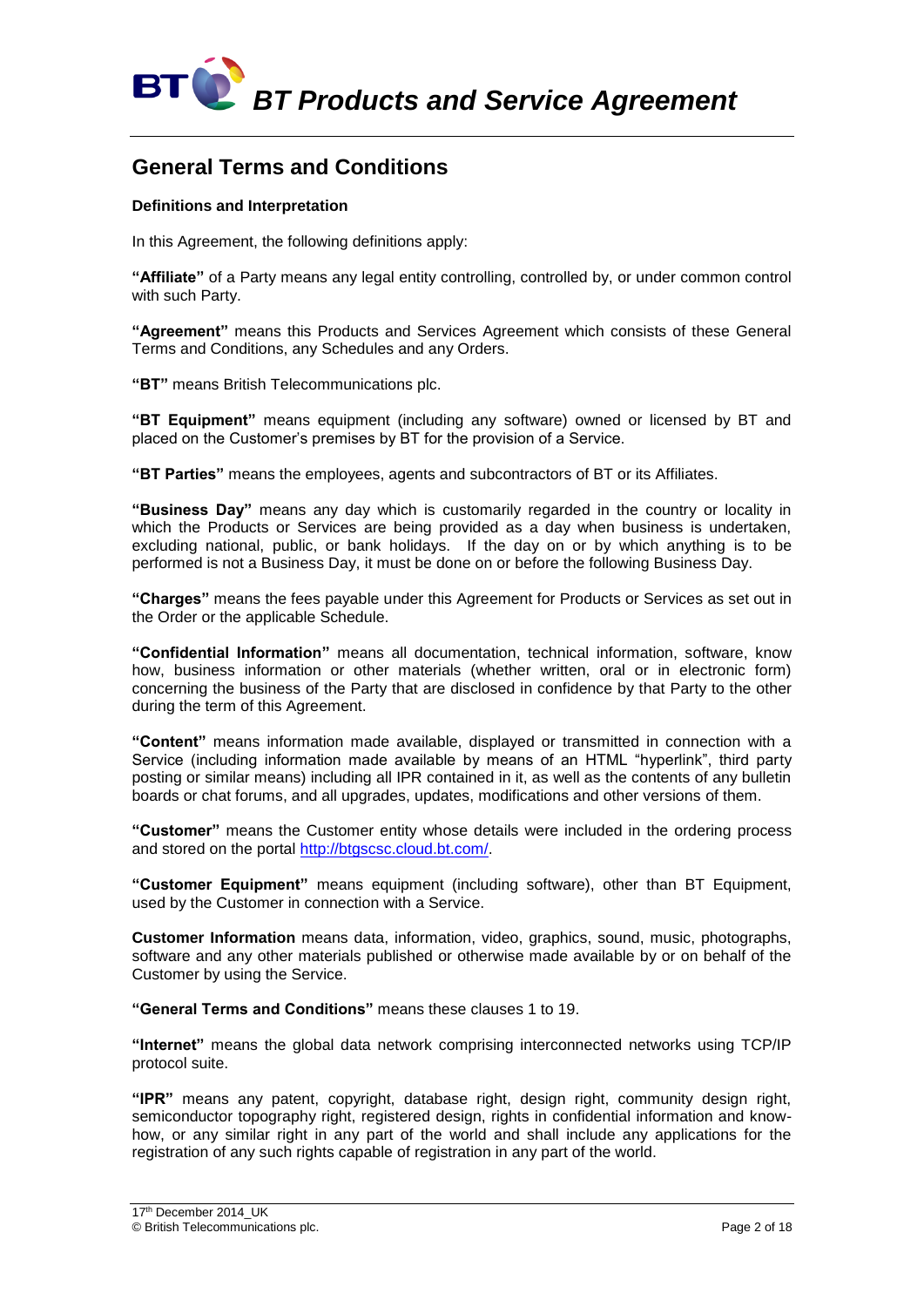

**"Minimum Period of Service"** means a period of time beginning on the OSD during which a Service will be provided by BT. The Minimum Period of Service will be specified in a Schedule, Service Annex or Order.

**"Operational Service Date"** or **"OSD"** means the date on which any Service or part of a Service is first made available to the Customer by BT.

**"Order"** means an order under this Agreement for Products or Services signed by both Parties or on-line order as further defined in the relevant Service Annex as applicable.

**"Party"** means either BT or the Customer and **"Parties"** means both BT and the Customer.

**"Portal"** means the online system that allows the Customer to place Online Orders, change Online Orders, see the status of the Service and access certain systems (depending on the Service option chosen by the Customer).

**"Products"** means equipment and/or Software sold to the Customer under this Agreement as set out in an Order.

**"Regulated Service"** means, in the UK, any Services that are subject to: (i) conditions that are imposed by Ofcom on BT either specifically or generally under Section 45 of the Communications Act 2003 and any notifications, determinations, directions, decisions and the like related thereto; (ii) a specific ruling against BT under the Competition Act 1998 by Ofcom or other relevant governmental body in the UK; and/or (iii) any formal or informal undertakings or assurances (however described) governing the conduct of BT's electronic communications business, including without limitation the undertakings given by BT to Ofcom under the Enterprise Act 2002, which took effect on 22 September 2005 and in other locations outside of the UK shall mean any Service that is subject to tariff or other analogous regulation issued by a regulatory authority within the territory in which the Service is provided having jurisdiction over telecommunications services or any statute applicable to the provision of such Services.

**"Schedule"** means one or more schedules (including any Service Annexes) that form part of this Agreement describing the Products or Services.

**"Service"** means each service provided by BT under this Agreement as described in any Schedule and/or Service Annex and/or Order as applicable.

"**Service Annex**" means any annexure to any Schedule.

**"Site"** means the location specified in an Order or Schedule at which BT provides a Product or Service.

**"Software"** means the software to be licensed to the Customer as specified in an Order or Schedule (as applicable) together with any embedded software and necessary for the use of, the BT Equipment.

**"Third Party Information"** means data, information, video, photographs, software and any other materials (in whatever form) not owned or generated by or on behalf of the Customer, including information belonging to a User which is not Customer Information, published or otherwise made available by the Customer using the Service.

**"User"** means any person who is permitted by the Customer to use or access a Service or Product.

In this Agreement, headings and bold type are for convenience only and do not affect the interpretation of this Agreement and unless the context otherwise requires, words importing the singular include the plural and vice-versa, and the term "includes" is not a word of limitation.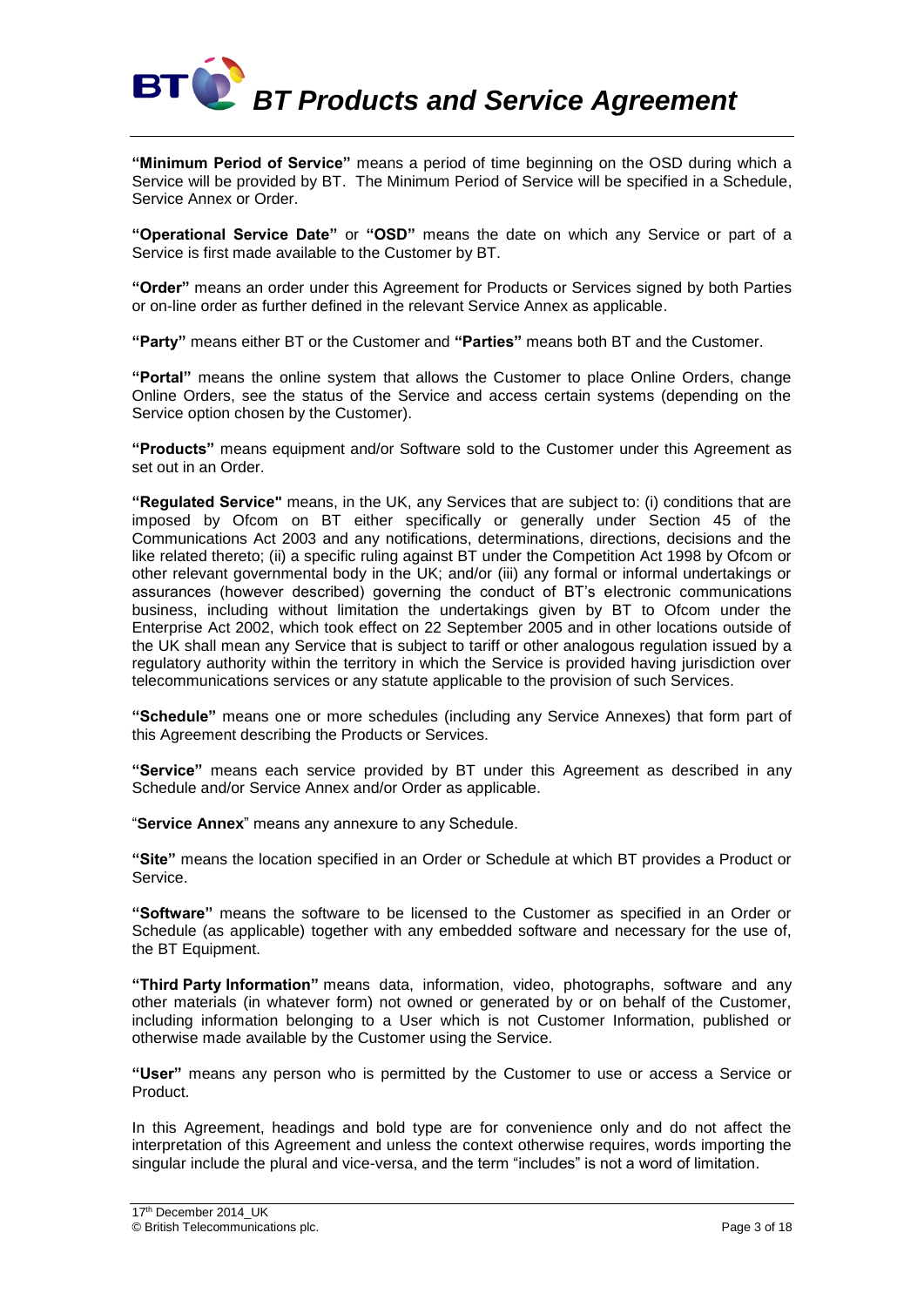

# **1 Order of Precedence**

In the event of a conflict among the documents constituting this Agreement, the order of precedence shall be as follows, in decreasing order:

- (a) Any provisions (including any tariff(s)) that apply to Regulated Services set out in a Schedule;
- (b) Service Annex(es);
- (c) Schedules,;
- (d) These General Terms and Conditions;
- (e) Orders.

# **2 Effective Date**

2.1 This Agreement is effective as of the date the Customer ordered the Service and agreed to these General Terms and conditions as well as the service specific terms and conditions outlined in the respective Schedule and/or Annexes by clicking the "Submit Order" box and shall continue until terminated in accordance with its terms.

# **3 BT's Obligations**

- 3.1 BT shall provide the Products and Services to the Customer in accordance with the Agreement.
- 3.2 BT shall provide each Service from the OSD for the duration as set out in the applicable Schedule or Order.
- 3.3 BT shall use reasonable endeavours to meet any performance dates or service levels specified in the Agreement but, unless otherwise expressly agreed within a Schedule, all timescales shall be estimates only.
- 3.4 BT shall comply with all reasonable health and safety rules and regulations and security requirements that apply at a Site that have been notified to and agreed by BT in writing. BT shall not be liable if, as a result of any such compliance, it is in breach of any of its obligations under this Agreement.
- 3.5 Provided that BT gives the Customer as much notice as reasonably practicable, BT may occasionally:
	- (a) suspend a Service in an event of emergency and/or to safeguard the integrity and security of its network and/or repair or enhance the performance of its network;
	- (b) for operational reasons, change the technical specification of the Service, provided that any such change does not materially decrease or impair performance of the Service; or
	- (c) provide an alternative, equivalent service, where it becomes necessary to do so.
- 3.6 BT shall implement reasonable precautions to prevent any unauthorised access by third parties to any part of the telecommunications network used to provide the Services to the Customer, but BT shall not be liable for any loss or damage sustained by the Customer in the event of any unauthorized access in spite of BT's reasonable precautions.

#### **4 The Customer's Obligations**

4.1 Without prejudice to Clause 4.5 where the Customer is responsible for any preparatory activities required by BT in order to supply the Products and/or Services,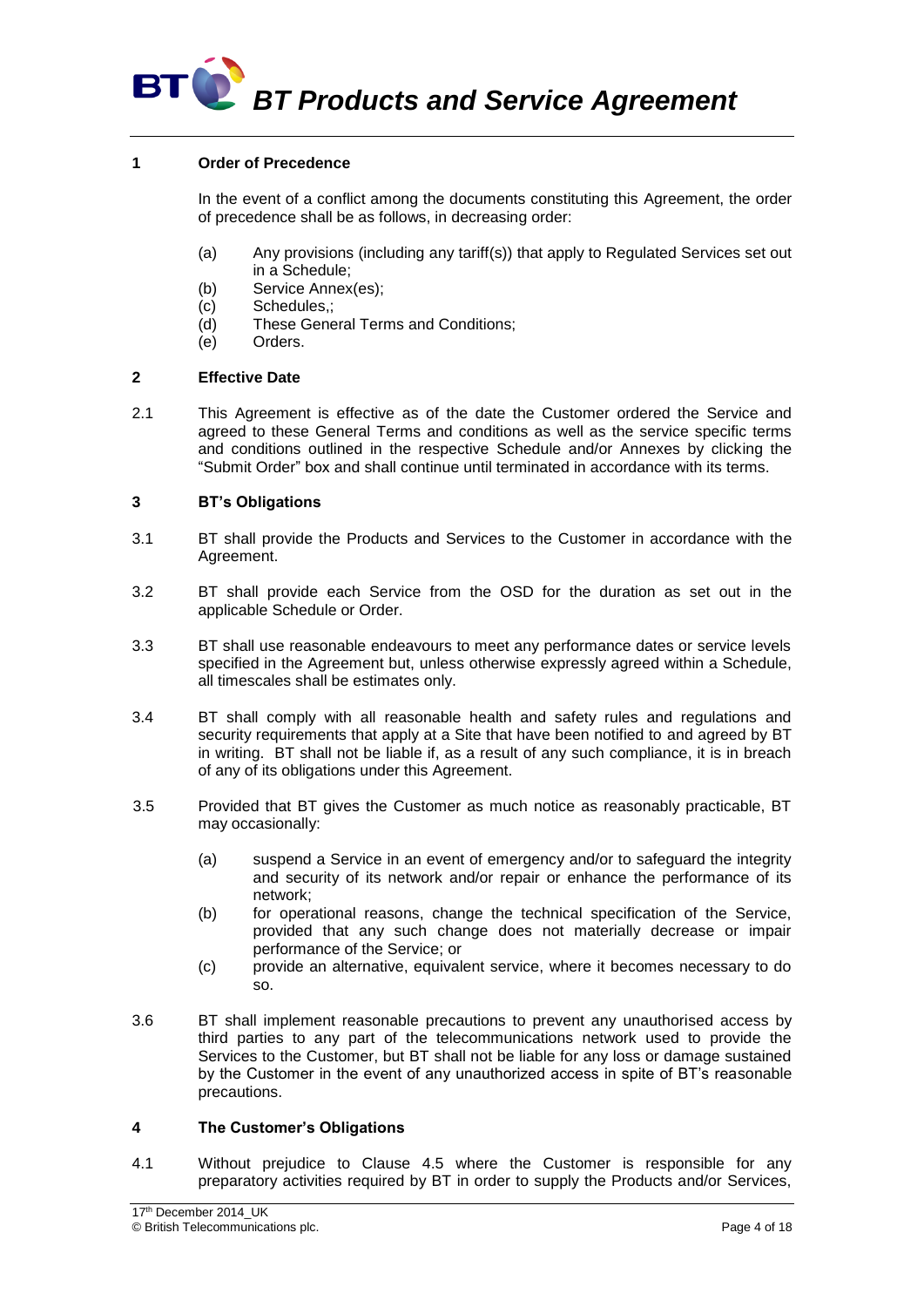

the Customer shall ensure that all such preparatory work, information, items or consents required in order to supply the Products and/or Services are completed, made available or obtained (as relevant) at the Customer's own cost in sufficient time to allow BT to complete its work and deliver the relevant Products and/or Services.

- 4.2 If the Customer moves or changes the location of any BT Equipment without BT's prior written consent, BT may recover any additional cost or expense incurred by BT as a result of any lost or wasted time associated with attempting to locate the BT Equipment or any failed visits as a consequence of that action by the Customer. In addition, if BT must change a Product or Service due to incomplete or inaccurate information provided by the Customer, BT may in its reasonable discretion, apply additional one time and/or recurring Charges.
- 4.3 The Customer will comply with BT's reasonable requests that are necessary for the reasons of health and safety, environment, sustainability, security or quality or performance of any Products and/or Services.
- 4.4 The Customer will, upon reasonable notice from BT, allow BT and BT Parties access to the Sites as may be reasonably necessary for the performance by BT of its obligations under this Agreement, including the installation or maintenance of BT Equipment or Products and the recovery or removal of any BT Equipment.
- 4.5 If BT is required to install any BT Equipment or Products at a Site, the Customer will, prior to installation and at its own expense:
	- (a) obtain all necessary consents, including consents for any necessary alterations to buildings and any consents required for the installation and use of any BT Equipment or the relevant Products over the Customer's network or at the Customer's Site;
	- (b) permit access to BT and any BT Parties to the relevant Site as may be required by BT or BT Parties to install the BT Equipment or Products;
	- (c) provide a suitable and safe working environment, including all necessary trunking, conduits and cable trays, in accordance with the relevant installation standards;
	- (d) provide any electricity and telecommunication connection points required by BT;
	- (e) provide any openings in buildings required to connect such BT Equipment or Products to appropriate telecommunications facilities;
	- (f) provide internal cabling between the BT Equipment and any Customer Equipment, as appropriate;
	- (g) take up or remove any fitted or fixed floor coverings, ceiling tiles and partition covers in time to allow BT to undertake any necessary installation or maintenance Services and carry out afterwards any work that may be required to make good any cosmetic damage caused during the installation or maintenance Services; and
	- (h) ensure that any floor loading limits will not be exceeded.

The above actions must be completed in advance of any installation work by BT; otherwise the provisions in Clause 4.2 above shall apply.

- 4.6 Subject to Clause 14, if the Customer delays or fails to perform its obligations under this clauses 4, then at BT's option, BT may:
	- a) change the delivery date or cancel the relevant Order(s) and charge the Customer for any applicable termination Charges; or
	- b) invoice the Customer for any reasonable Charges incurred for any work that is performed by BT on behalf of the Customer and that is directly attributable to the Customer's failure to perform or delay where such work is necessary to provide the Products and/or the Services. Except in the case of an emergency,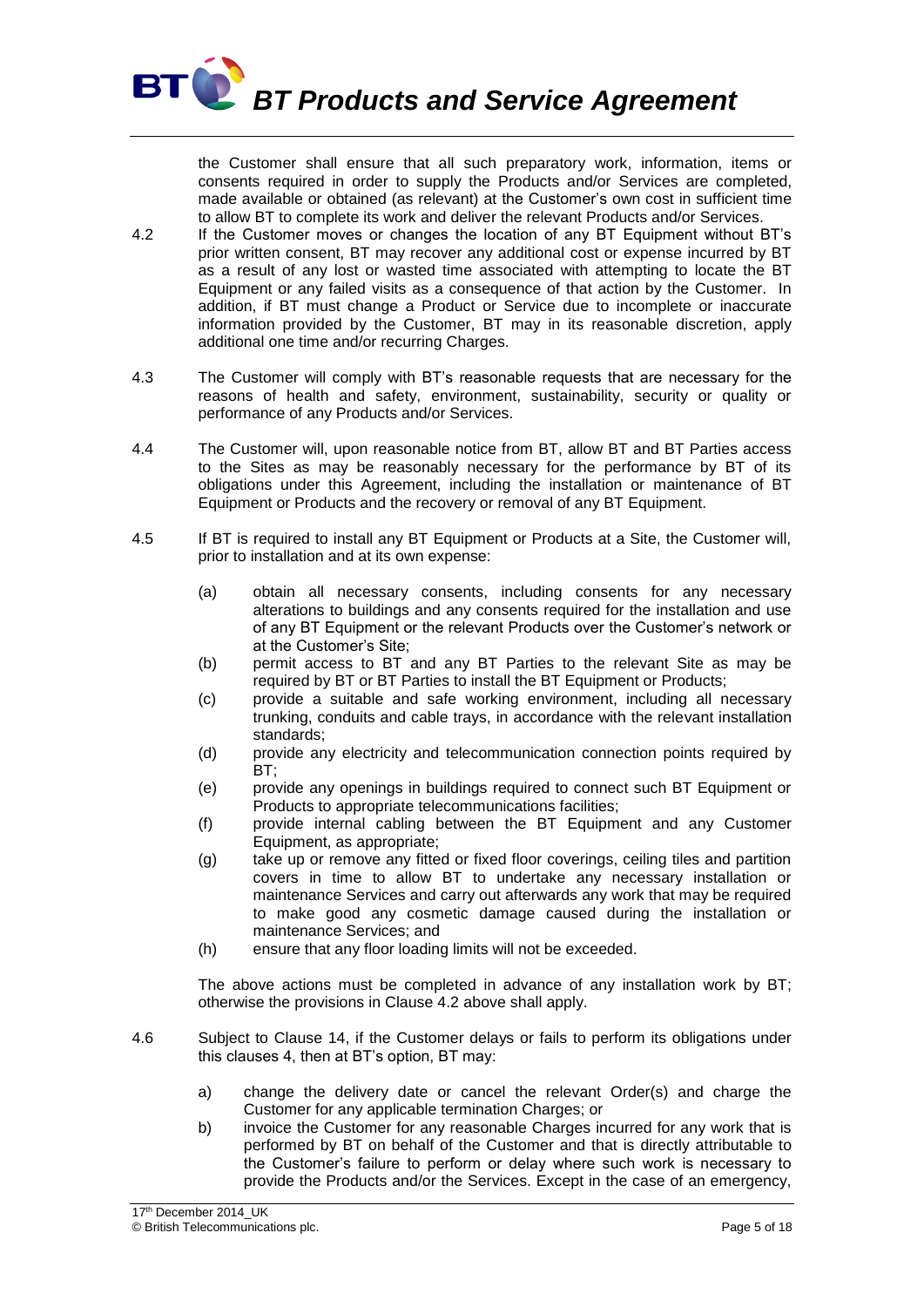

BT shall seek to notify the Customer in advance of its intention to invoke this clause.

# **5 Orders**

- 5.1 Unless otherwise stated in a Schedule or Order, the Customer may cancel the delivery of Products or provision of Services before the relevant OSD, on payment of any cancellation charges set out in the applicable Schedule or Order or, if none are specified, as reasonably imposed by BT provided there shall be no right to cancel the delivery of any Products that have been ordered or shipped from a third party manufacturer unless otherwise agreed with that third party manufacturer.
- 5.2 BT may accept instructions from a person who BT reasonably believes is acting with the Customer's authority.

# **6 Charges**

- 6.1 The Charges for the Products and Services are set out in the applicable Schedule or Order. The Customer shall pay all Charges for the Products and Services within thirty (30) days of the date of BT's invoice, without any set-off, counterclaim or deduction. Where applicable, BT may set-off any amounts it owes to the Customer against any amounts owed by the Customer to BT under this Agreement. BT may, in its discretion, add interest charges, from the due date, to any past due amounts at a per annum rate of seven (7) percentage points above the base lending rate of the European Central Bank, compounded daily, or the maximum rate permitted by law, whichever is less.
- 6.2 Unless provided otherwise in a Schedule or Order, BT will invoice and the Customer will pay all Charges in Pounds Sterling. Charges are exclusive of all applicable taxes (including but not limited to value-added, sales, use and excise taxes), customs duties, and regulatory and other fees or surcharges (together **"Taxes"**), relating to the provision of Products and Services under this Agreement. The Customer will pay all such Taxes including those paid or payable by BT that under applicable law are permitted to be passed on by BT to the Customer, and are customarily passed on to customers by telecommunication service providers (but for the avoidance of doubt exclusive of taxes on the net income or net worth of BT), and any related interest and penalties for the Products or Services under this Agreement, except to the extent a valid exemption certificate is provided by the Customer to BT prior to the delivery of any Products or Services.
- 6.3 In the event that payment of any amount of the Charges becomes subject to withholding tax, deduction, levy or similar payment obligation on sums due to BT, the Customer will indemnify BT for such additional amounts as are necessary in order that the net amounts received by BT after all deductions and withholdings shall be not less than what would have been received in the absence of any such requirement to make such deduction or withholding. Should the Customer withhold any amounts without first grossing up its payments, or indicate that it will do so, BT may gross up its Charges to reflect such withholding amount, or otherwise include such amounts on BT's invoices (resulting in BT being subject to tax by reference to the grossed up amount, whilst only receiving the net amount). In all cases, the Customer will provide BT free of charge with appropriate certificates from the relevant authorities confirming the amount of the taxes, deduction, levies or similar payments withheld by the Customer.
- 6.4 The Customer will promptly, but in no event later than fourteen (14) days from the date of invoice, notify BT in writing of any disputed invoice, together with all information relevant to the dispute, including the account numbers, circuit identification, and trouble ticket numbers, if any, and an explanation of the amount disputed and the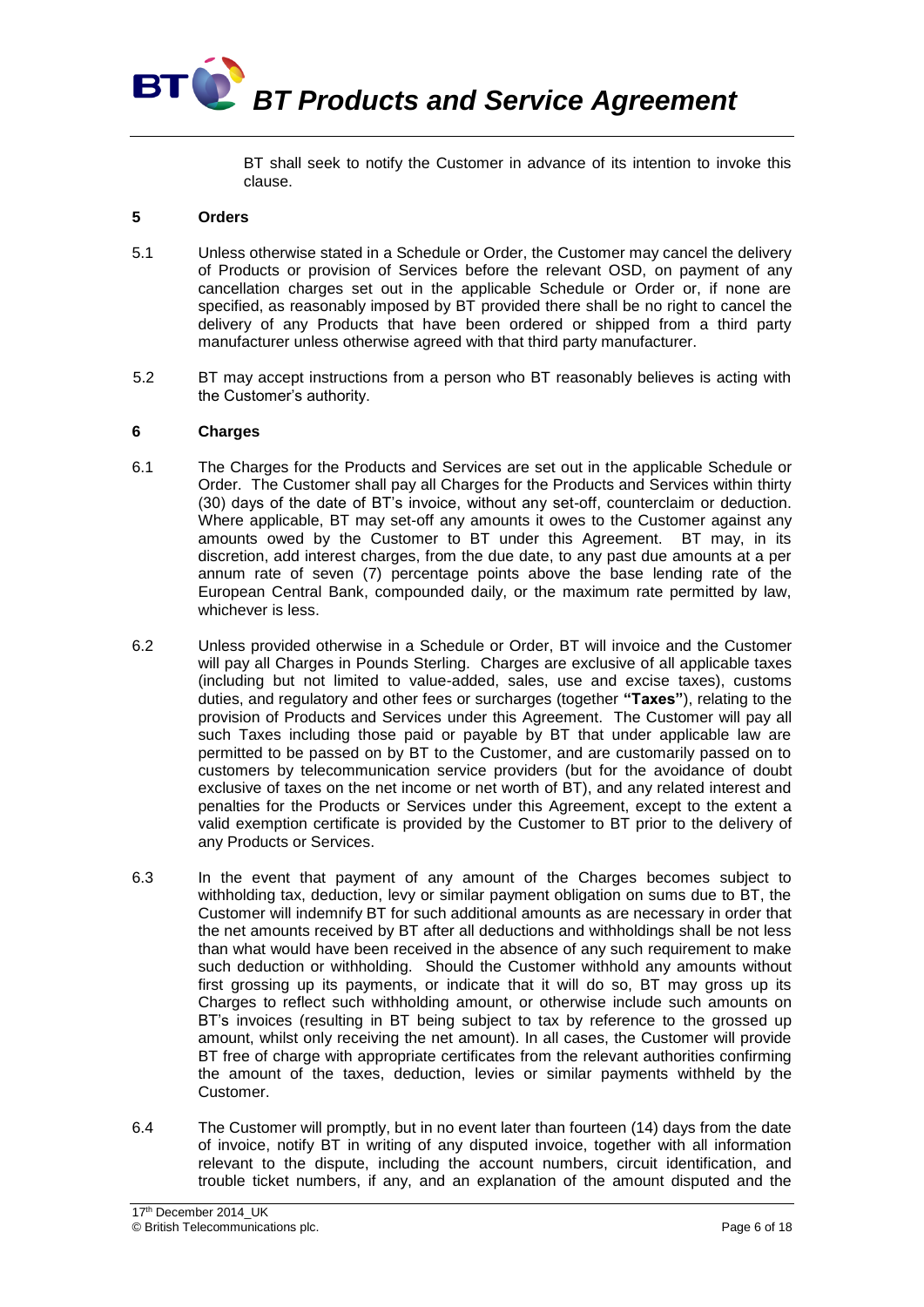

reasons. The Customer must pay all undisputed amounts in accordance with Clause 6.2 unless the disputed amount is less than 5% of the total invoice amount in which case the total invoice amount shall be due and payable by the due date. Disputes shall be resolved promptly and any resolved amount, payable within fourteen (14) Business Days after resolution. Interest will accrue from the due date on subsequent payments of amounts withheld or credits on overpayments refunded.

- 6.5 Should the Customer initiate any change to the agreed billing arrangements (whether by assignment or otherwise) for the Products and/or Services, and such change results in additional Tax and/or withholding tax costs to BT and/or its Affiliates that BT and/or its Affiliates are unable to fully recover (including as a result of any impact with respect to how BT is able to bill for the Products and Services due to regulatory requirements), BT reserves the right to modify the Charges for such Products and Services accordingly and the Customer agrees to pay those additional costs.
- 6.6 Without prejudice to any other provision of this Agreement, BT reserves the right to treat failure to pay an invoice (other than those amounts subject to a bona fide dispute in accordance with clause 6.5) by the Customer within 30 days of the due date of the invoice as a material breach of this Agreement. If the Customer commits such material breach, BT's rights are set out in Clause 12.

Additionally, BT reserves the right to:

- (a) restrict, suspend or terminate provision of the relevant Service or Order and BT shall be released from its obligations under this Agreement with respect to such Service or Order until any balance due is paid; and
- (b) in accordance with Clause 12.7, terminate this Agreement without liability to the Customer and without prejudice to BT's rights to be paid sums due and/or
- (c) recover any BT Equipment; where such recovery takes place, the Customer shall pay to BT such recovery Charges as may be specified in the applicable Schedule or as otherwise notified by BT to the Customer.
- 6.7 Unless otherwise agreed a failure by BT to include the Customer references on the invoice shall not constitute a valid reason by the Customer to withhold payment due under the invoice.
- 6.8 The Customer shall make payment in accordance with Clause 6.2 and the instructions set out on the invoice, and where the Customer shall submit a remittance slip to show amounts paid in relation to each individual invoice.

# **7 Use of the Service**

- 7.1 The obligations of BT under this Agreement are solely to the Customer and not to any third party. The Customer may use the Service for the Customer's own business purposes, provided that the Customer:
	- (a) complies with, and ensures that any User complies with the terms of any applicable legislation and any licence applicable to the Customer in any country where the Service is provided;
	- (b) shall remain responsible for:
		- (i) access and use of the Service by Users;
		- (ii) all Charges incurred in connection with the Services; and
		- (iii) compliance with this Agreement by the Customer and Users;
	- (c) ensures that the Customer's list of Users is kept current, and that the Customer terminates access immediately for anyone who is no longer a User; and
	- (d) complies with the provisions of any Software licences provided with or as part of the Service.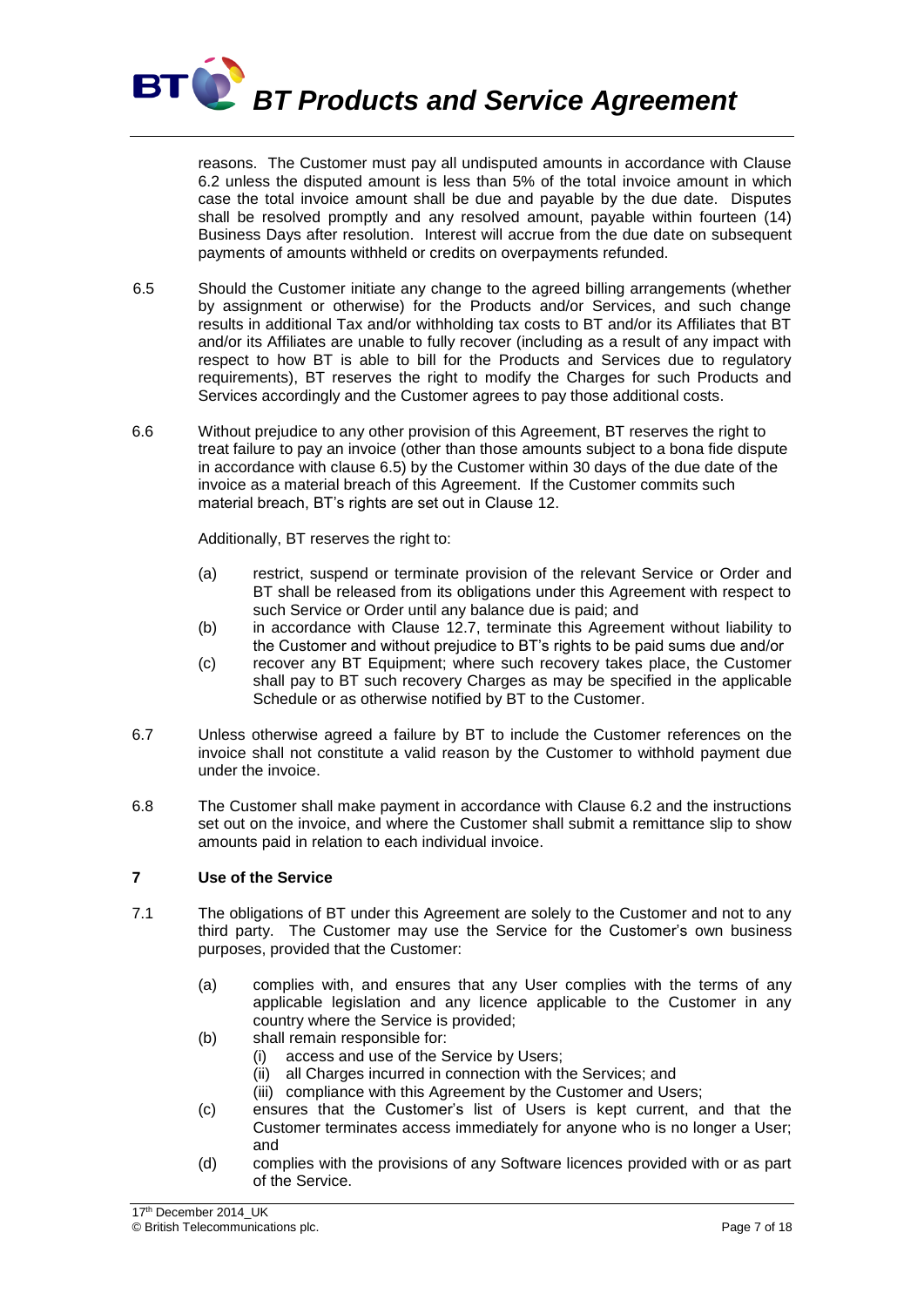

7.2 The Customer shall keep harmless, defend and indemnify BT, BT Affiliates and the BT Parties against any claims, losses, costs and liabilities arising from any claims by any third party, including Users, in connection with the use or misuse of the Product or Services in breach of Clause 7.1.

# **8 Connection of Customer Equipment to the Products and/or Services**

- 8.1 The Customer is responsible for the provision, installation, configuration, monitoring and maintenance of any Customer Equipment connected to the Service or used in connection with a Product. The Customer shall ensure that any Customer Equipment connected to or used with the Product and/or Service is connected and used in accordance with any instructions and safety and security procedures applicable to the use of that Customer Equipment.
- 8.2 The Customer shall ensure that any Customer Equipment attached (directly or indirectly) to the Product and/or Service by the Customer is technically compatible with the Service and approved for that purpose under any applicable law or regulation. BT does not make any commitment with respect to the interoperability between the Product and/or Service and Customer Equipment. In the case of Products sold for the purpose of the Customer's use with the Service, the Customer may rely upon BT's representations as to such compatibility and compliance, as of the date of provision.

# **9 BT Equipment and Products**

- 9.1 Risk of loss of the BT Equipment and Products will pass to the Customer upon delivery, whether or not the BT Equipment or Products have been installed. Title to Products shall pass to the Customer upon payment of the applicable Charges. In relation to a cross-country border supply of Products, title will pass to the Customer upon delivery to a common carrier in accordance with the Free Carrier Alongside 'FCA' named place of delivery shipping point (as that term is defined by Incoterms 2010). In no event will the carrier be deemed to be an agent of BT.
- 9.2 The Customer is responsible for the BT Equipment and must not move, add to, modify or in any way interfere with the BT Equipment, nor permit any other person (other than a person authorised by BT) to do so. The Customer will be liable to BT for any loss of or damage to the BT Equipment, except where the loss or damage is due to fair wear and tear or is caused by BT or any BT Party. If the Customer moves or changes the location of any BT Equipment without BT's prior written consent, BT may recover any failed visits as a consequence or additional cost or expense incurred by BT as a result of any lost or wasted time locating the BT Equipment.
- 9.3 Upon termination of this Agreement, if the Customer wishes to dispose of any Products, then it shall notify BT accordingly and allow BT to collect such Products if BT elects to do so.
- 9.4 In the event that the Customer fails to notify BT in accordance with Clause 9.4 and disposes of the Products itself, the Customer shall indemnify BT against all claims, losses, costs, expenses and liabilities (including any fines levied upon BT) incurred by BT as a result of the Customer's breach of that Clause.
- 9.5 The Parties agree that the UN Convention on the Sales of Goods shall not apply to this Agreement.

<sup>17&</sup>lt;sup>th</sup> December 2014\_UK © British Telecommunications plc. Page 8 of 18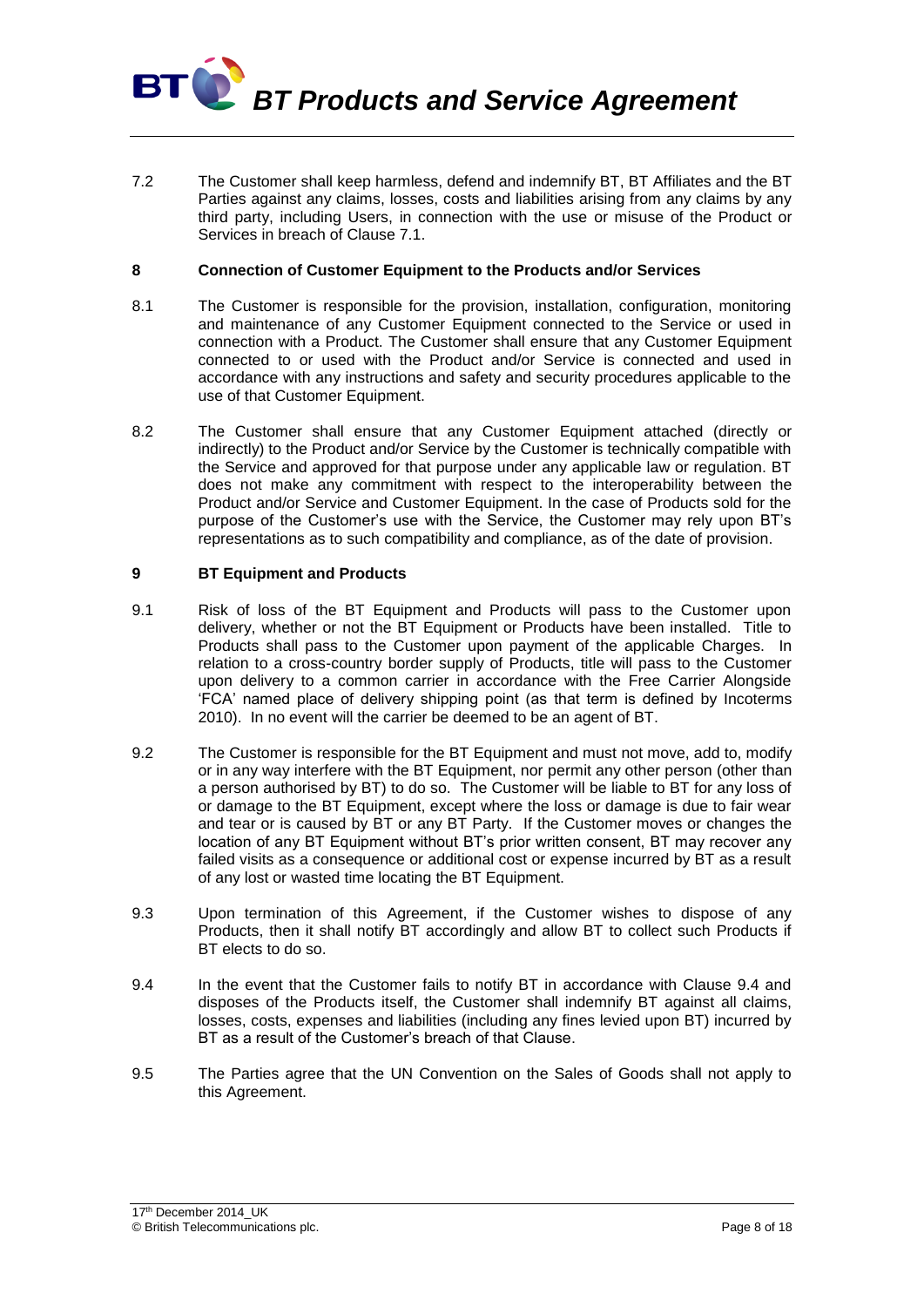# **BT BT Products and Service Agreement**

# **10 Confidentiality**

- 10.1 Each Party ("Recipient") shall keep in confidence all Confidential Information of the other Party ("Discloser") obtained under or in connection with this Agreement and will not disclose it other than in confidence to:
	- (a) the Recipient's employees or employees of the Recipient's Affiliates; or
	- (b) the Recipient's professional advisors; or
	- (c) where the Recipient is BT, employees of BT's subcontractors, in each case only to those who have a need to know such Confidential Information and to the extent necessary for performance of this Agreement or the use of the Services and/or Products.
- 10.2 This Clause 10 shall not apply to information that is:
	- (a) in the public domain other than in breach of this Agreement:
	- $(b)$  in the possession of the Recipient before such divulgence has taken place;
	- $(c)$  obtained from a third party who is free to divulge the same; or
	- (d) developed by the receiving party independently of and without access to Confidential Information obtained under this Agreement.
- 10.3 If either BT or the Customer receives a demand from a lawful authority, regulatory authority or court to disclose any Confidential Information provided to it by the other, it may comply with such demand if it has
	- (a) satisfied itself that the demand is lawful;
	- (b) where possible, given the other party the maximum written notice permissible under the demand in which to make representations; and
	- (c) marked the required information as the Confidential Information of the other party.
- 10.4 The receiving Party must, comply with this clause 10 for a period of three (3) years following the termination of this Agreement.
- 10.5 The Parties acknowledge that a violation of this Clause 10 may cause irreparable harm to the disclosing Party, for which monetary damages would be inadequate, and injunctive relief may be sought for a breach of this Clause 10.

# **11 Intellectual Property Rights**

- 11.1 All IPR of either Party either pre-existing or created by either Party during or arising from the performance of this Agreement shall remain the absolute property of that Party or its licensors.
- 11.2 Without prejudice to any open source software licence terms, which terms shall apply independent of this licence grants the Customer a non-transferable and non-exclusive licence to use in object code form, all Software and associated documentation that may be supplied by BT, subject to the Customer's compliance with the Agreement, any third party terms and conditions that apply to the use of the Software, and associated documentation, solely as necessary for receipt or use of the Products or Services.
- 11.3 The Customer undertakes not to copy, decompile or modify or reverse engineer any Software or knowingly allow or permit anyone else to do so, except as expressly permitted by BT in writing or otherwise provided at law.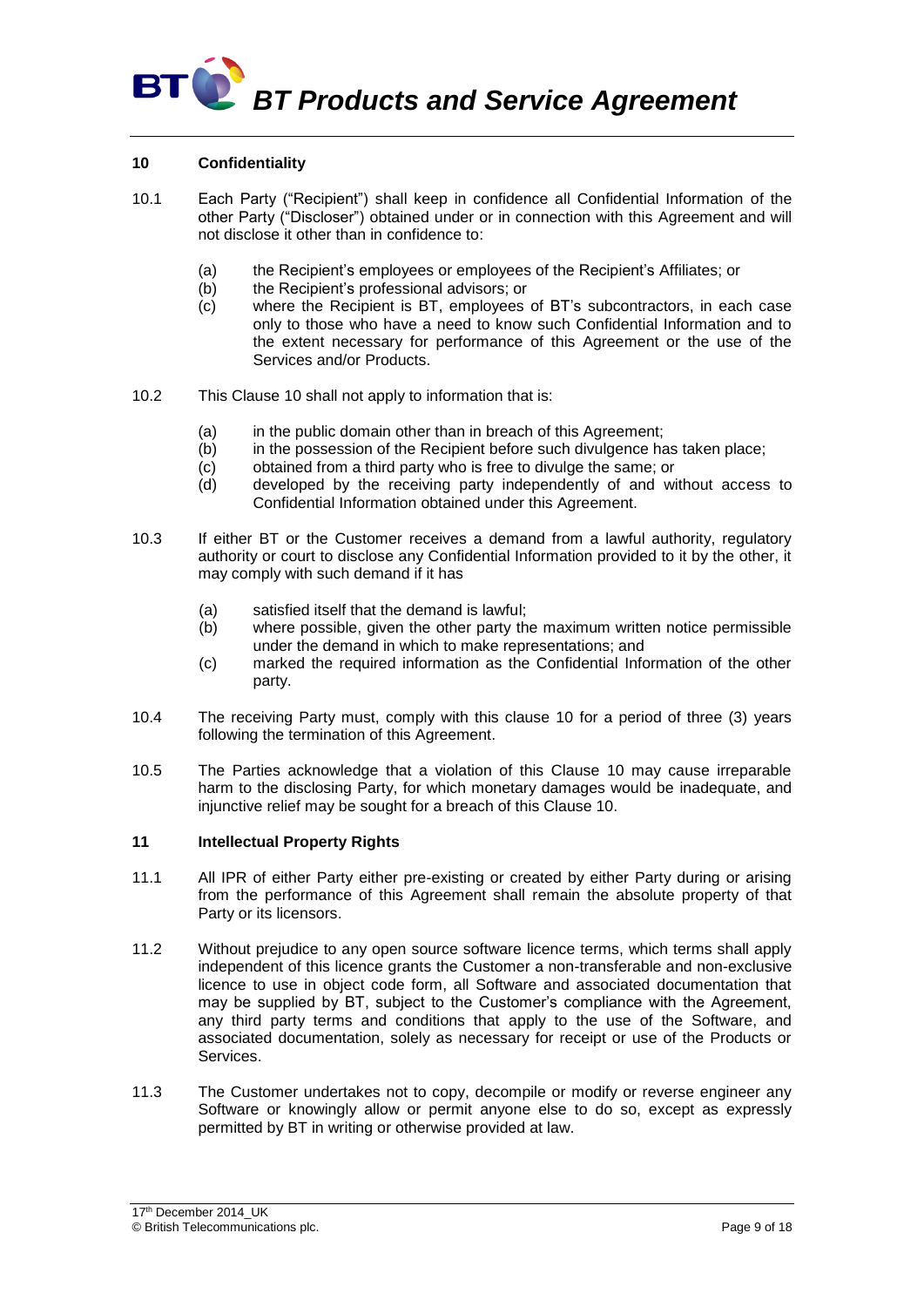

- 11.4 The term of any licence granted by BT under Clause 11.2 is coterminous with the term for the Service with which the Software is associated or in relation to which any Product is supplied.
- 11.5 Excluding any open source Software that may be made available by BT to the Customer in connection with the delivery of the Services, BT will indemnify the Customer against all third party claims and proceedings arising from infringement of any third party's IPR by the Customer's receipt of any Services or Products only to the extent that the Customer promptly notifies BT in writing of any such claim, that BT is given immediate and complete control of any such claim, that the Customer does not make any public statements related to the claim or in any way prejudice BT's defence of such claim, and that the Customer gives BT all reasonable assistance with such claim. All costs incurred or recovered in such negotiations, litigation, and settlements shall be for BT's account.
- 11.6 The indemnity set out in Clause 11.5 shall not apply to claims or proceedings arising from:
	- (a) use of any BT Equipment, Products, Services or any Software in conjunction or combination with other equipment or software or any other service not supplied by BT;
	- (b) any unauthorised alteration or modification of the Service, Product or any Software;
	- (c) Content, designs or specifications supplied by or on behalf of The Customer; or
	- (d) use of the Service, any Product or any Software other than in accordance with this Agreement.
- 11.7 The Customer will indemnify and hold BT harmless against all such claims, losses, costs and liabilities arising from the matters set out in Clause 11.6 (a), (b), (c) and (d) above that are attributable to the Customer or its agents or Users and will, immediately upon notification of any such claim by BT, cease any activity that gave rise to the claim.
- 11.8 If any Product or Service becomes, or BT believes it is likely to become, the subject of a claim of infringement of any IPR as referred to in Clause 11.5, BT, at its option and expense, may: (a) secure for the Customer a right of continued use; or (b) modify or replace the Product or Service so that it is no longer infringing, provided that such modification or replacement shall not materially affect the performance of the Product or Service.
- 11.9 The indemnity in Clause 11.5 sets out the Customer's sole and exclusive remedy for claims of infringement of intellectual property rights.

# **12 Termination of Service and the Agreement**

- 12.1 Subject to any Minimum Period of Service that may apply and unless otherwise specified in a Schedule or Order, either Party may terminate any Service or Order at any time after the Minimum Period if Service by giving ninety (90) days' written notice to the other; provided that where the Customer exercises its rights under this Clause 12.1, the Customer shall be liable for any outstanding Charges for Products or Services received and any applicable termination compensation as set out in the applicable Schedule or Order.
- 12.2 Termination of any individual Service or Order will not affect the Parties' rights and obligations with regard to any other Service or Order.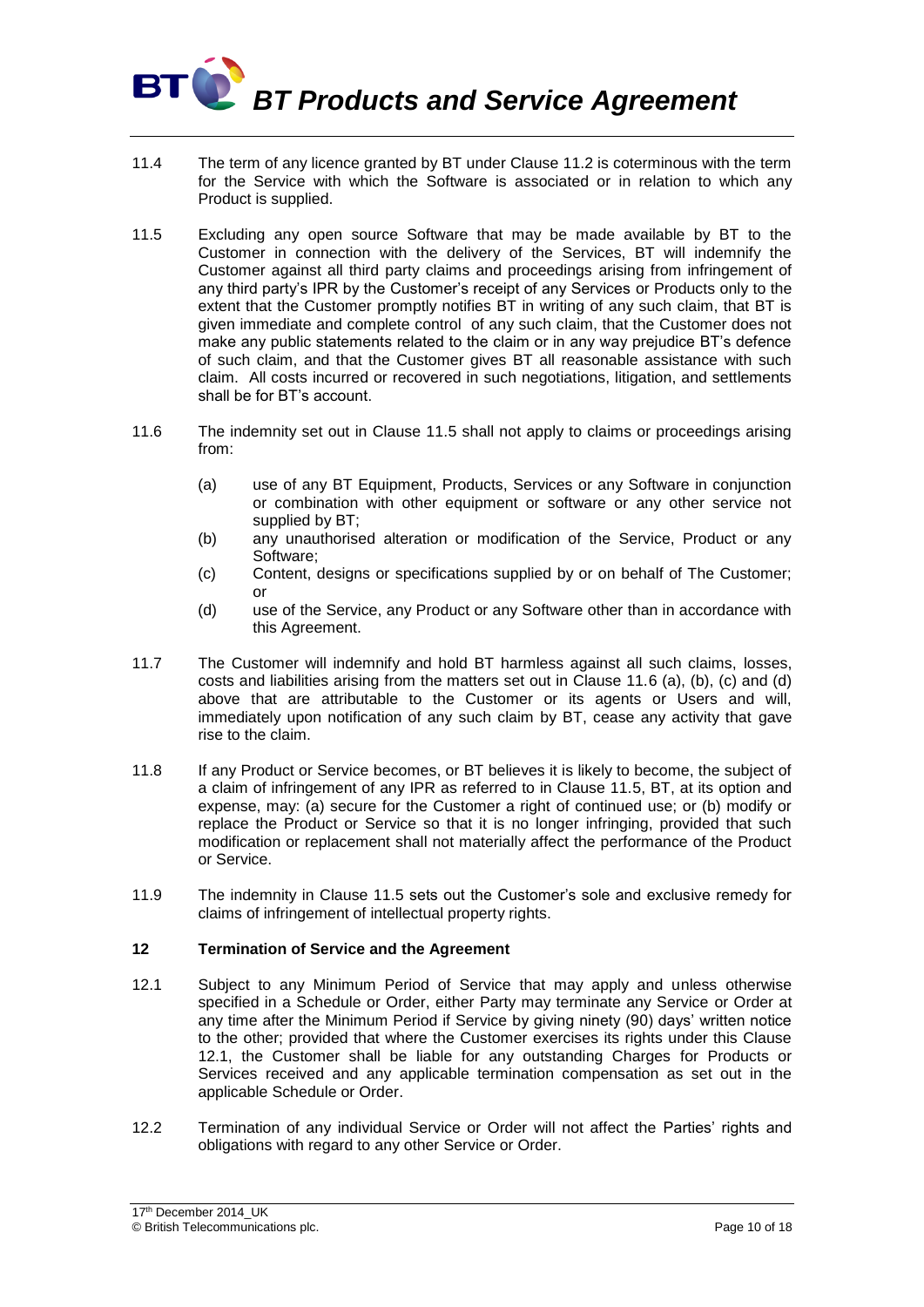

- 12.3 Either Party may immediately by notice terminate any affected Order(s) if one of the following events occurs:
	- (a) the other Party commits a material breach and has failed to rectify the breach within thirty (30) days after the terminating Party has given its notice of default;
	- (b) an event set out in Clause 14 prevents the performance of the whole or a substantial part of the other Party's obligations in relation to that Service or Product for a continuous period of thirty (30) days after the date on which it should have been performed; or
	- (c) any governmental or regulatory authority with competence and/or jurisdiction over the Parties decides that the provision of the relevant Service or Product under this Agreement is contrary to existing laws, rules or regulations or any decision, law or other official governmental order makes the provision of the Products or Service illegal. In such case no damages shall be due;
	- (d) any of the authorisation or regulatory formalities required was or is not obtained, is withdrawn or is no longer valid for whatever reason.
- 12.4 A party may immediately by notice terminate this Agreement if the other Party is the subject of a bankruptcy order, or becomes insolvent, or makes any arrangement or composition with or assignment for the benefit of its creditors, or if any of its assets are the subject of any form of seizure, or goes into liquidation, either voluntary (otherwise than for reconstruction or amalgamation) or compulsory or if a receiver or administrator is appointed over its assets (or the equivalent of any such event in the jurisdiction of such other Party).
- 12.5 Upon termination of this Agreement for any reason other than for cause, all Orders that have been executed prior to the date of termination shall remain unaffected and continue in full force and effect until termination or expiry of each Order in accordance with the terms of that Order and the terms of this Agreement shall continue to apply to that Order.
- 12.6 Upon termination of this Agreement (including any affected Order executed under it): (a) the rights of the Parties accrued up to the date of such termination shall remain unaffected; and (b) the Customer shall co-operate fully with BT to recover any BT Equipment.
- 12.7 In the event of termination of this Agreement or any Order by BT for cause, BT shall be entitled to all termination compensation from the Customer under clause 12.1 as if the Customer had terminated for convenience at that point in time, as set out in the applicable Schedule(s) or Order(s).

# **13 Limitation of Liability**

- 13.1 Neither Party excludes or restricts in any way its liability for death or personal injury resulting from its own negligence or the negligence of its employees or agents acting in the course of their employment or agency or for fraudulent misrepresentation, wilful failure or gross negligence.
- 13.2 Subject to Clause 13.1, neither Party shall be liable to the other, whether in contract, tort, under statute or otherwise howsoever arising under or in connection with this Agreement (including in each case negligence): (a) any loss of profits, business, goodwill (including pecuniary losses arising from loss of goodwill), or revenue; (b) any loss or corruption or destruction of data; (c) any special, indirect or consequential loss or damage whatsoever; and/or (d) any loss arising from the transmission of viruses, in all cases set out in this Clause 13.2, whether or not that Party was advised in advance of the possibility of such loss or damage.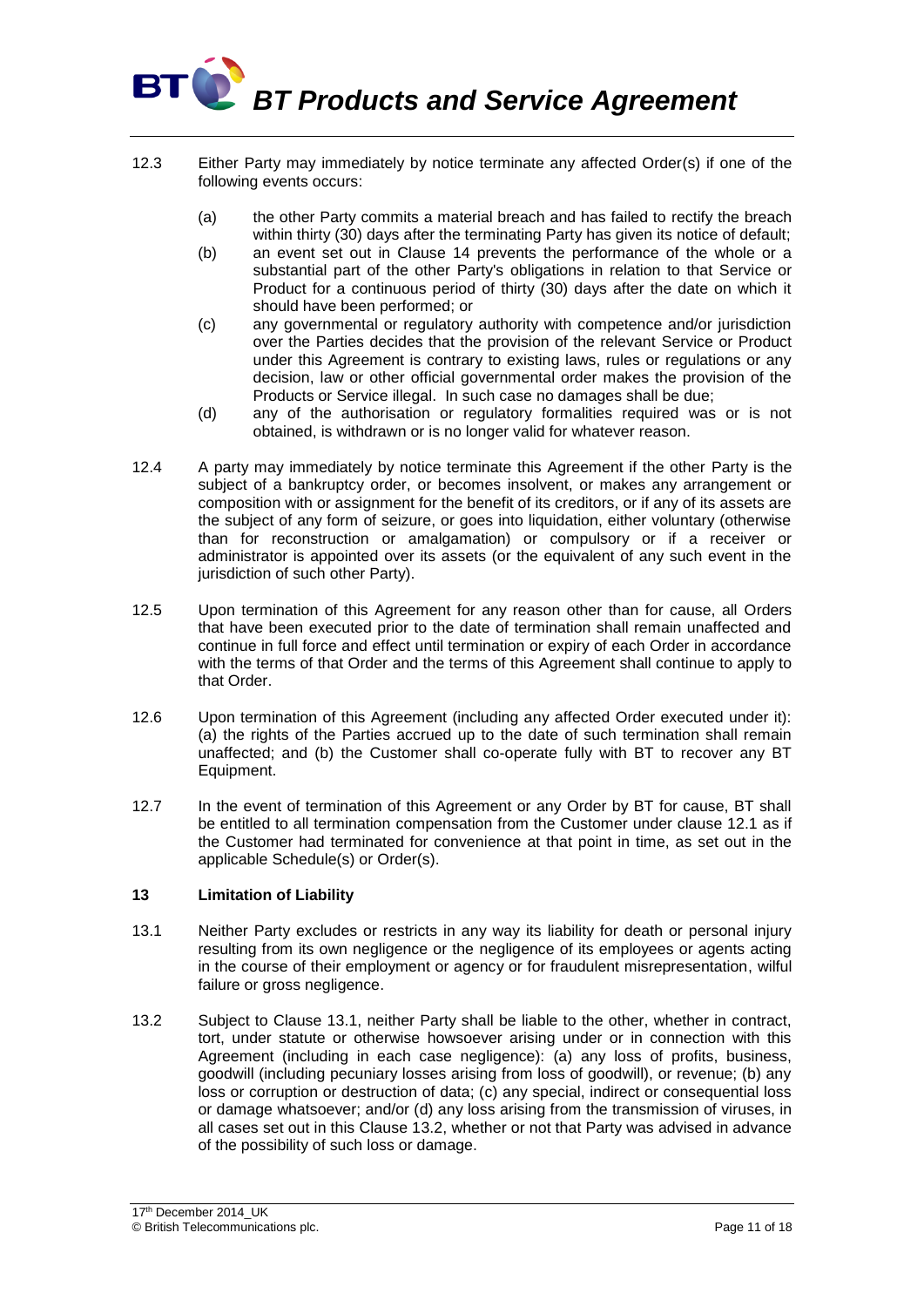

- 13.3 Subject to any other limitations of liability that are set out in this Agreement and/or the relevant Schedule, if a Party is in breach of any obligations under this Agreement, or if any other liability however arising, whether deliberate or unintentional (including liability for negligence or breach of statutory duty) arises in connection with this Agreement, then, subject to Clauses 13.1 and 13.2, such Party's liability to the other Party shall be limited to £1,000,000 for any one event or series of connected events and to £2,000,000 for all events (connected or unconnected) in any period of twelve (12) consecutive months; provided, however, that any remedies contained in any Service Level Agreement shall be the sole and exclusive remedies for any failure to meet the performance obligations under that Service Level Agreement.
- 13.4 BT excludes all liability of any kind in respect of Customer Information, Third Party Information, and any other material on the Internet which can be accessed using the Service. BT is not responsible in any way for any goods (including software) or services provided by third parties and advertised, sold or otherwise made available by means of the Service or on the Internet.
- 13.5 BT is not liable to the Customer either in contract, tort (including negligence) or otherwise for the acts or omissions of other providers of telecommunications or Internet services (including domain name registration authorities) or for faults or failures of their equipment.
- 13.6 BT shall implement reasonable precautions to prevent any unauthorized access by third parties to any part of the telecommunications network used to provide the Services to the Customer, but BT shall not be liable for any loss or damage sustained by the Customer in the event of any unauthorised access in spite of BT's reasonable precautions.

# **14 Force Majeure: Matters Beyond the Reasonable Control of Either Party**

- 14.1 Neither Party shall be liable for failure or delay in the performance of its obligations caused by or resulting from force majeure which shall include, but not be limited to events that are unpredictable, unforeseeable or irresistible, such as any extremely severe weather, flood, landslide, earthquake, storm, lightning, fire, subsidence, epidemic, acts of terrorism, biological warfare, outbreak of military hostilities (whether or not war is declared), riot, explosions, strikes or other labour unrest, civil disturbance, sabotage, expropriation by governmental authorities and any other act or any event that is outside the reasonable control of the concerned Party.
- 14.2 BT shall have no liability to the Customer for failure to supply the Service or a Product if:
	- (a) a third person is unable or refuses to supply or delays supplying a Service or Product to BT and there is no alternative available to BT at reasonable cost; or
	- (b) BT is prevented by legal or regulatory restrictions from supplying the Service or a Product.

# **15 Dispute Resolution**

The Parties will use all reasonable efforts to amicably resolve any dispute. The Parties will, at a minimum, use the following procedure in the event a dispute arises with respect to any aspect of this Agreement. Upon written notification by one Party to the other that a dispute exists, working level managers of the respective Parties will attempt in good faith to work out a resolution within thirty (30) days following the day of written notification of a dispute. If an agreement cannot be reached by the end of the aforementioned period, the Parties shall prepare a document containing information that is designed to assist resolution of the dispute containing what has been agreed and what remains in dispute between them. No later than two weeks thereafter, or at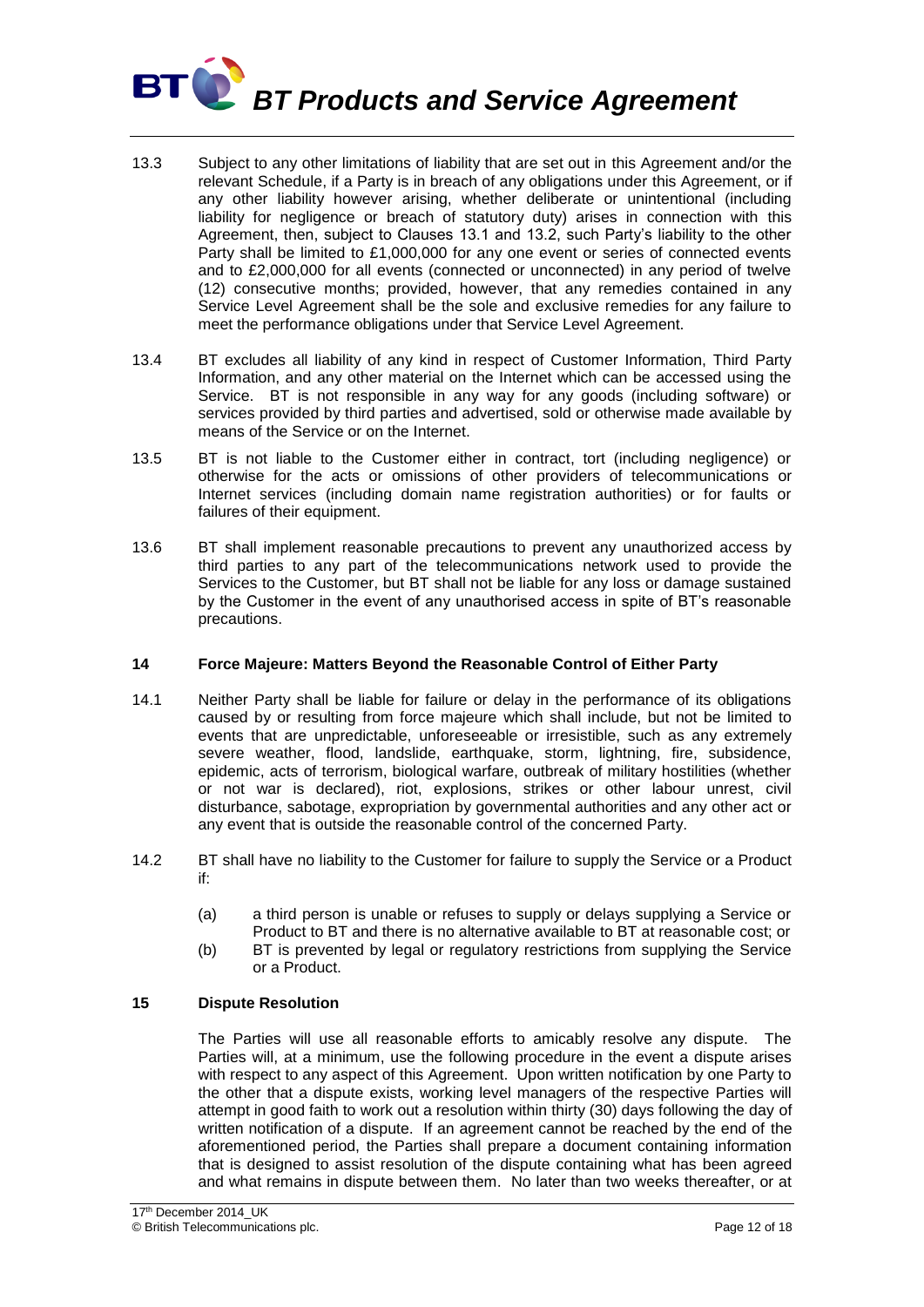

some other time as mutually agreed by the Parties, representatives of the Parties at Vice President level or above shall meet to further attempt to resolve the matter or to agree on a course of action to resolve the matter. Such course of action may include use of formal dispute resolution processes, including but not limited to non-binding mediation or binding or non-binding arbitration. In the event that the Parties are unable to resolve the matter or agree on a course of action at this executive level within thirty (30) days, either Party shall have the right to pursue legal or equitable remedies as it sees fit. Nothing contained herein shall preclude either Party from seeking equitable relief at any time in a court having jurisdiction under the terms of this Agreement in the event that a risk of imminent harm to that Party exists and no appropriate remedy for such harm exists under the Agreement.

# **16 Notices**

- 16.1 Except for notices given in accordance with Clause 3.5, all notices given under this Agreement shall be in writing and in English language, unless the Parties agree otherwise or local law and regulations provide otherwise, and shall be sent by prepaid post, facsimile or by electronic mail to the other Party at the address, fax number or email address set out in these General Terms and Conditions or any other address given notified from time to time including as updated on an Order.
- 16.2 Notices given under this Agreement are deemed to be given by the sender and received by the addressee: (a) if sent by prepaid post, three (3) Business Days from and including the date of postage; or (b) if sent by facsimile, when transmitted to the addressee; but if transmission is on a day that is not a Business Day or after 4 p.m. in the addressee's time zone, it is deemed to be duly given and received on the next Business Day; or (c) if sent by electronic mail, when sent to the addressee.

#### **17 Assignment/Subcontracting**

- 17.1 Either Party reserves the right to assign all or part of this Agreement at any time to any Affiliate, subject to providing the other Party prior written notice of such assignment. Any assignment to a party other than an Affiliate requires the prior written agreement of the other Party.
- 17.2 This Agreement will be binding on, and inure to the benefit of, the Parties and their successors and permitted assigns.
- 17.3 BT may subcontract the performance of any of its obligations under this Agreement, but without relieving BT from any of its obligations to the Customer. The Customer agrees and understands that it may need to interact directly with such BT Party for ordering, provisioning or maintaining the Products or Service as directed by BT.
- 17.4 The Parties acknowledge and agree that the BT Affiliates and Customer Affiliates may agree to (or where required by law, will) enter into Schedules or Orders under this PSA for the provision of Products and/or Services in any country or region outside of Great Britain, and that in all such cases, upon execution of that Schedule or Order: (a) the provision of that Product and/or Service shall be deemed subcontracted by BT to that BT Affiliate, (b) the Parties shall have been deemed to have assigned the benefit received under this Agreement to their respective Affiliates in accordance with clause 17.1, and (c) the Parties are the only persons who may enforce any and all rights arising out of or in connection with this Agreement and shall have sole conduct of all claims and/or proceedings involving any of their respective Affiliates.

#### **18 Governing Law and Jurisdiction**

Unless otherwise agreed in writing this Agreement and any claims or disputes arising out of, relating to or in connection with it, shall be governed by the laws of England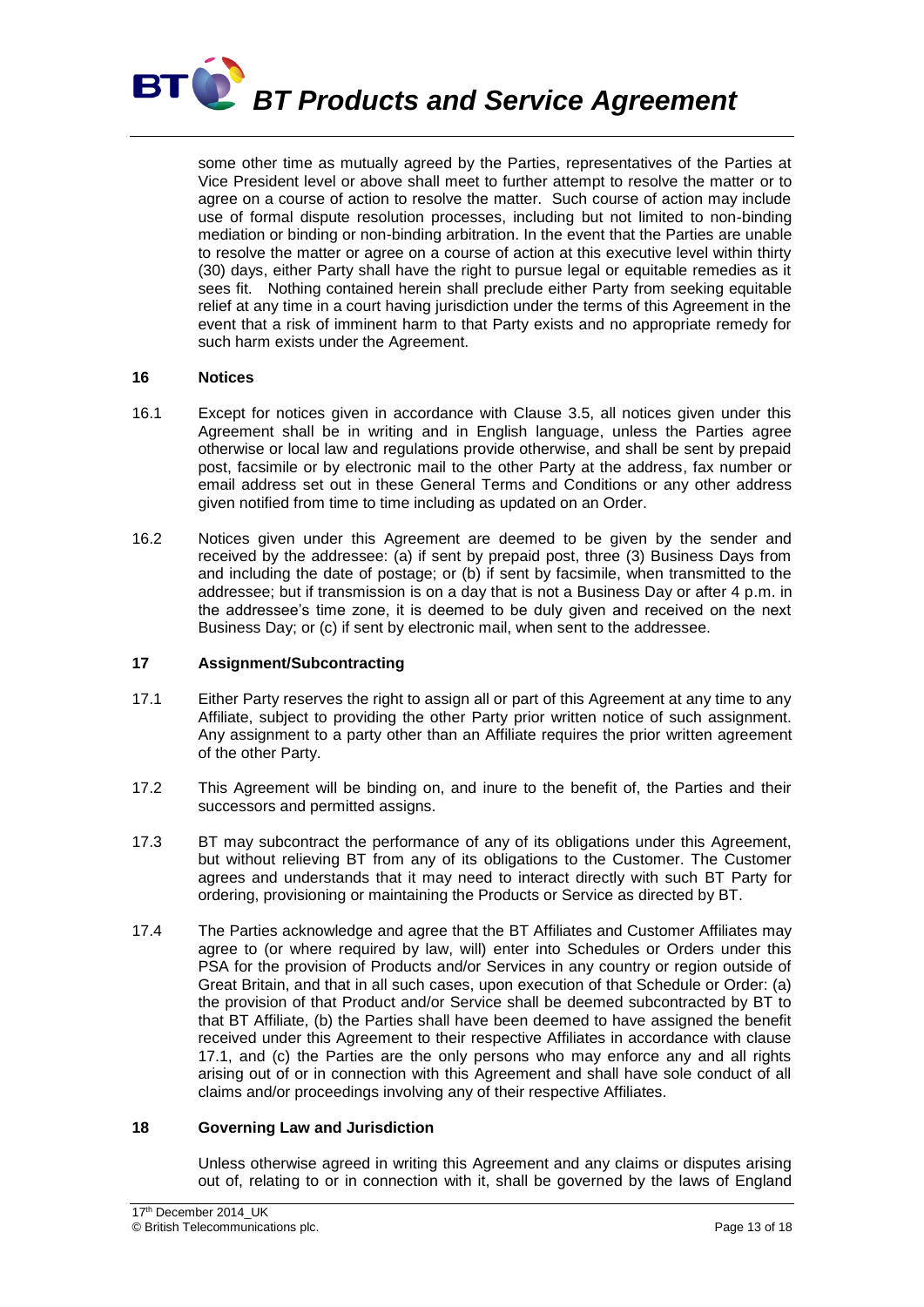

and Wales. The Courts of England shall have exclusive jurisdiction to determine any dispute arising out of or in connection with this Agreement to which the Parties irrevocably submit.

# **19 Miscellaneous Provisions**

- 19.1 **Publicity**: Neither Party may publish or use any advertising, sales promotions, press releases, announcements, or other publicity that relates to this Agreement or that uses the trademark, service mark, trade name, logo or other indicia of origin of the other Party or its Affiliates in connection with this Agreement or any Products or Services provided under this Agreement, without the prior written approval of the other Party which shall not unreasonably be withheld.
- 19.2 **Customer Satisfaction Surveys:** Each Party agrees to co-operate with the reasonable requirements of the other Party in relation to customer satisfaction surveys organised by or on behalf of that Party.
- 19.3 **Data:**

# 19.3.1 **Data**

'Customer Data' means any data provided or made available by the Customer to BT under or in accordance with this Agreement. The following terms have the meanings given in the Data Protection Directive (95/46/EC): 'personal data', 'processing', 'data subject', 'data controller' and 'data processor'.

# 19.3.2 **Customer Data**

Notwithstanding any other provision in this Agreement, the Customer agrees that, for BT to provide the Services and/or Products, Customer Data may be: (a) held on a variety of systems, networks and facilities worldwide including systems and databases used by BT help desks, service desks and/or network management centres used for providing the Service and/or the Products and/or used for billing, sales, technical, commercial and/or procurement purposes: (b) located, hosted, managed, accessed or transferred worldwide; and (c) provided or transferred by BT to any Affiliate, subcontractor or supplier to the extent necessary to allow that subcontractor or supplier to perform its obligations in respect of the Service and/or the Products.

The Customer accepts that BT is under no obligation to edit, review or modify the Customer Information or Third Party Information and that BT does not examine the use to which the Service is put. However, BT reserves the right to suspend access to any Customer Information or Third Party Information following notice to the Customer if BT reasonably believes that such access may constitute a breach of the Agreement, any applicable law or any third party right.

# 19.3.3 **Customer Personal Data**

- (a) The Customer shall notify to BT what personal data, if any, is included in the Customer Data ('Customer Personal Data') and the Customer will provide BT with reasonable written instructions in accordance with clause 16 as to the manner and purpose of the processing by BT to the extent strictly required for the provision of the Services. Any such instructions shall require an amendment in accordance with clause 19.15
- (b) The Customer will be the data controller and BT will be the data processor in relation to any processing of Customer Personal Data.
- (c) Each Party shall comply with any data protection laws applicable to it in its processing of Customer Personal Data under or by virtue of this Agreement.
- (d) BT will only process Customer Personal Data to the extent necessary to provide the Services and/or Products in accordance with this Agreement and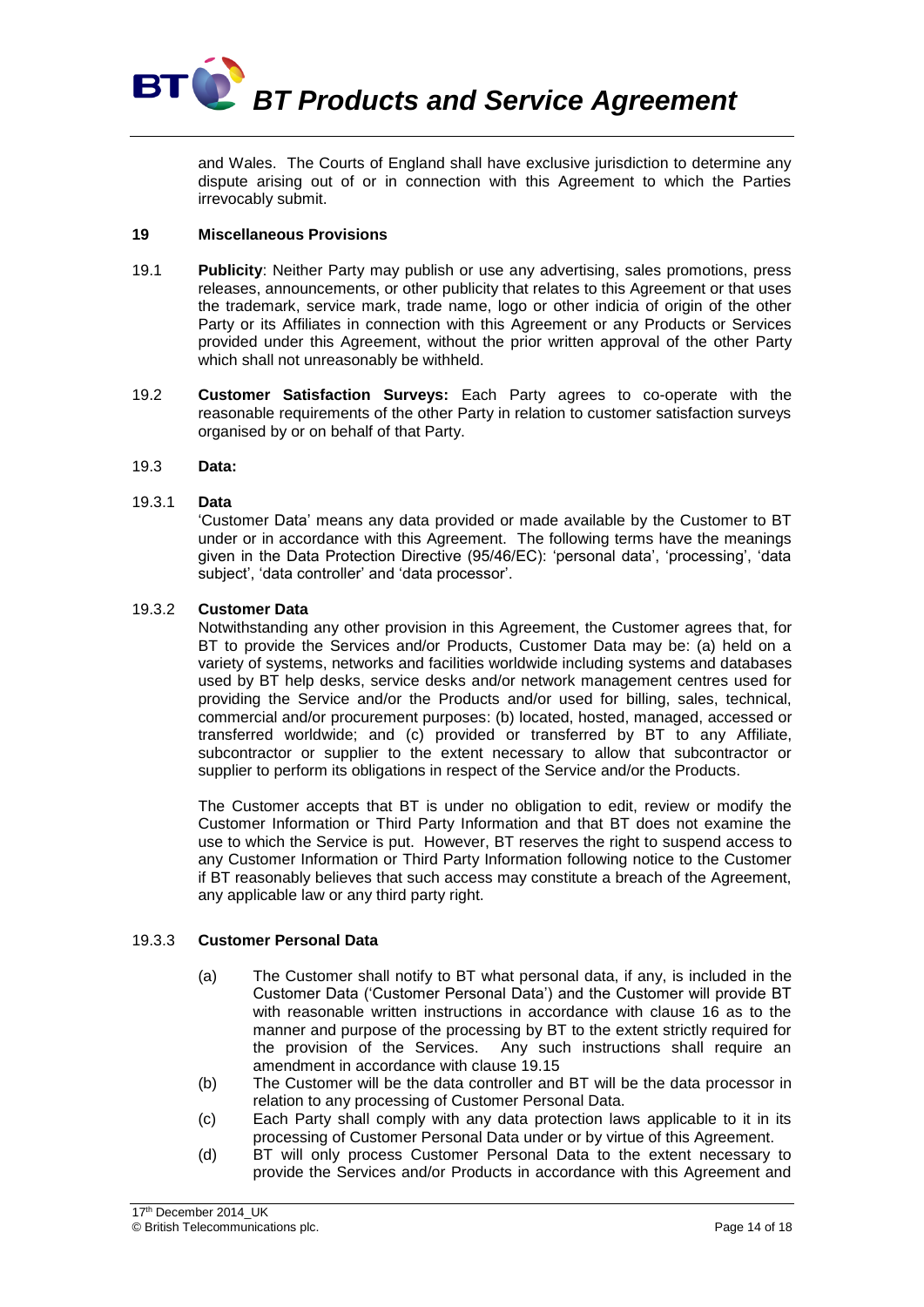

will: (i) implement and maintain measures, in accordance with its security policies as amended from time to time, to protect Customer Personal Data against accidental or unlawful destruction or accidental loss, alteration, unauthorised disclosure or access; and (ii) transfer Customer Personal Data outside of the EEA, including to Affiliates, subcontractors or suppliers where required to provide the Services.

- (e) The Customer shall provide sufficient notice and obtain sufficient consent and authorisation, under any applicable laws, from any relevant data subject to permit the processing of any Customer Personal Data by BT, its respective Affiliates, subcontractors or suppliers as provided for in this Agreement.
- (f) The Customer agrees that BT, to the extent permitted by law, will not be liable for any complaint, claim or action brought by a data subject arising from any action or omission by BT to the extent that such action or omission: (i) resulted from any failure by the Customer to comply with this Clause 19.3; or resulted from BT complying with any instructions of Customer or acting on behalf of the Customer in accordance with those instructions, and the Customer shall indemnify, hold harmless and defend BT from and against any such claims or actions brought against BT.

# 19.4 **Legal and Regulatory Compliance:**

- 19.4.1 Each Party will comply with all laws and regulations that apply to its activities under this Agreement, including any that apply to the Products and Services provided under this Agreement.
- 19.5 **Anti-Corruption and Bribery Act Compliance**: In connection with any actions or activities associated with this Agreement or in connection with the relationship between the Parties, neither Party shall engage in any unlawful trade practices or any other practices that are in violation of the U.S. Foreign Corrupt Practices Act, the U.K. Bribery Act of 2010, or any other law that prohibits bribery or similar activity. Each Party shall ensure that neither it nor its Affiliates, subcontractors and agents: either directly or indirectly, seek, receive, accept, give, offer, agree or promise to give any money, facilitation payment, or other thing of value from or to anyone (including but not limited to government or corporate officials or agents) as an improper inducement or reward for or otherwise on account of favourable action or forbearance from action or the exercise of influence; or fail to establish appropriate safeguards to protect against such prohibited actions. Each Party shall, upon request from the other Party, provide evidence of the steps being taken to avoid prohibited actions, including the establishment of policies, practices, and/or business controls with respect to these laws. To the extent permitted by the relevant authority, each party shall promptly inform the other Party of any official investigation with regard to alleged breaches of the above laws that are related in any way to this Agreement.
- 19.6 **Export Control:** The Parties acknowledge that Products, Software, and technical information (including, but not limited to, service, technical assistance and training) provided under this Agreement may be subject to export laws and regulations of other countries, and any use or transfer of the such Products, Software, and technical information must be in compliance with all applicable regulations and international trade sanctions. The Parties will not use, distribute, transfer, or transmit the Products, Software, or technical information (even if incorporated into other products) except in compliance with all applicable export regulations and trade sanctions. If requested by either Party, the other Party also agrees to sign written assurances and other exportrelated documents as may be required to comply with all applicable export regulations.
- 19.7 **UK Regulatory Compliance:** Where Regulated Service(s) are to be provided within the UK under this Agreement, the terms and conditions and prices for Regulated Service are published on BT's website at www.bt.com and may be amended by BT from time to time. For the avoidance of doubt, the terms and conditions and prices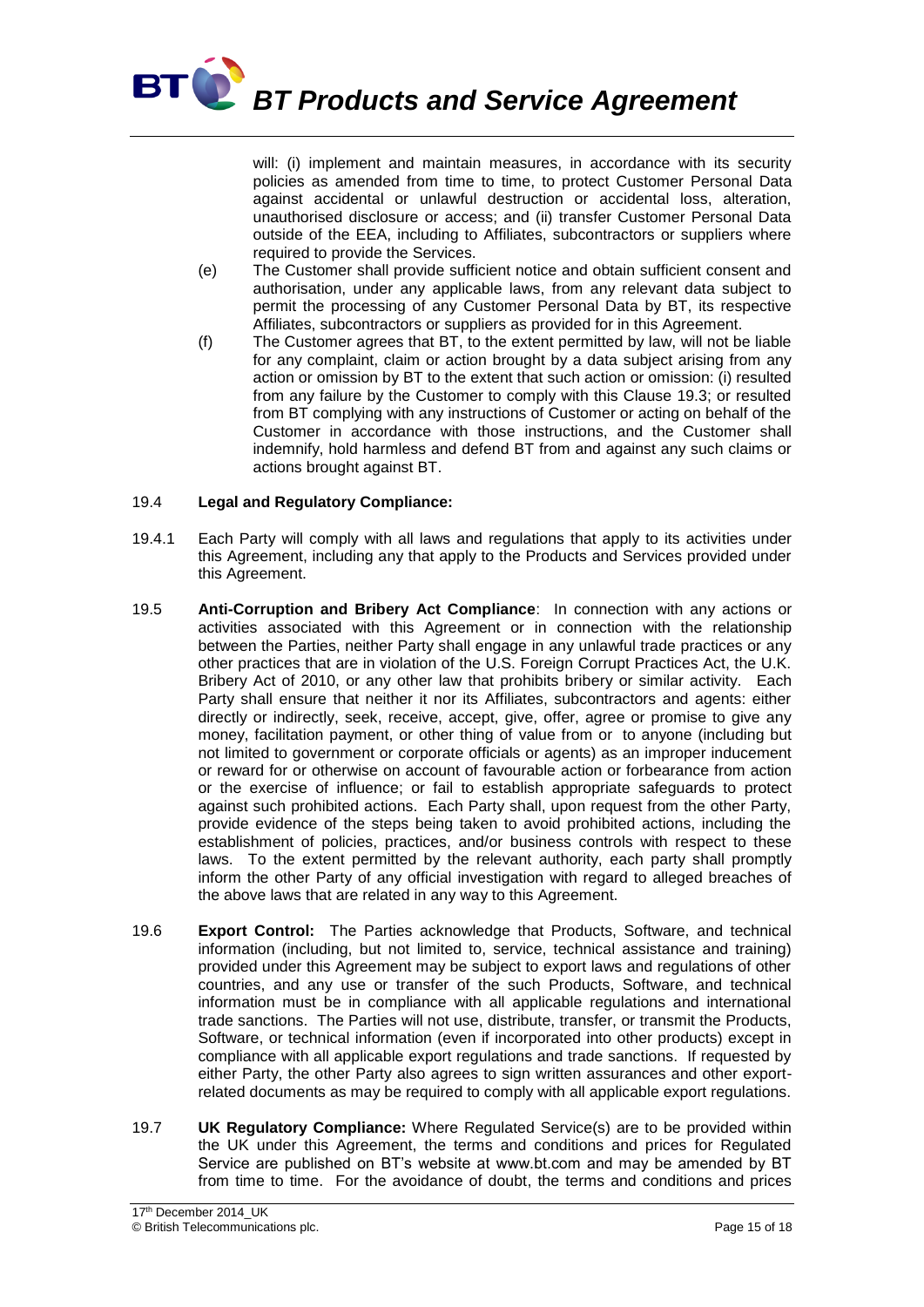

published on BT's website for Regulated Service, and any amendments thereto, shall govern the provision of Regulated Service to the exclusion of all other terms and conditions and prices in this Agreement. If BT is required in order to comply with law or regulation to modify the Service or amend the terms and conditions or prices, BT reserves the right to do so and notify the Customer as soon as possible of any such modification and any terms and conditions (including Charges) associated with such modification, except in the case of Regulated Service where any such changes will be published as set out in this Clause. If a legal or regulatory intervention or ruling of any sort prevents the accomplishment of the purpose of this Agreement, the Customer and BT shall immediately commence good faith negotiations to explore whether a similar economic effect can be obtained consistent with the applicable legal or regulatory requirements. The delay or failure by BT to perform any of its obligations under this Agreement that is caused by or materially contributed to by a restriction of a legal or regulatory nature that affects, wholly or partly, the provision of the Service, shall not constitute a breach of this Agreement.

- 19.8 **Non-UK Regulatory Compliance:** Where Regulated Service(s) are to be provided outside of the UK under this Agreement, the Parties shall comply with the terms and conditions and prices, if applicable, of any applicable tariffs, regulations, or statutes. In the event of changes to such tariffs, regulations, or statutes during the term of any Order for such Regulated Services, such changes shall be effective pursuant to their terms. If a legal or regulatory intervention or ruling of any sort prevents the continued provision of any Regulated Service or materially changes the Regulated Service so that it is no longer consistent with the purpose of this Agreement, BT shall promptly commence good faith discussions with the Customer on any alternative Service or on any appropriate migration away from that Regulated Service so as to minimize any disruption to the Customer.
- 19.9 **Capacity:** Each Party warrants that it has the necessary rights, licences and permissions to enter into and perform its obligations under this Agreement.
- 19.10 **Rights of Third Parties:** This Agreement does not create any right enforceable by any party who is not the Customer or BT ("Third Party") under the Contracts (Rights of Third Parties) Act 1999 but this does not affect any right or remedy of a Third Party which exists or is available apart from that Act.
- 19.11 **No Waiver:** Except as otherwise specifically provided in this Agreement, no failure to exercise, or delay in exercising, any right, power or privilege set out in this Agreement will operate as a waiver of any right, power or privilege.
- 19.12 **Severance:** If any provision of this Agreement is held to be invalid or unenforceable, it will be severed from this Agreement, the remaining provisions will remain in full force and effect, and the Parties will use reasonable endeavours to promptly negotiate a replacement in good faith.
- 19.13 **Survival of Obligations:** The Parties' rights and obligations, whose nature is such that they should continue beyond the termination of this Agreement, shall survive termination of this Agreement.
- 19.14 **Entire Agreement:** This Agreement supersedes all prior oral or written understandings and/or representations between the Parties (unless specifically incorporated into this Agreement) and constitutes the entire agreement with respect to its subject matter. Each Party acknowledges that in entering into this Agreement that it has not relied on any representation, warranty, collateral contract or other assurance other than those set out in this Agreement, and waives all rights and remedies which, but for this clause might otherwise be available to it in respect of any such representation, warranty, collateral contract or other assurance. Each Party acknowledges that its legal advisers have explained to it the effect of this clause.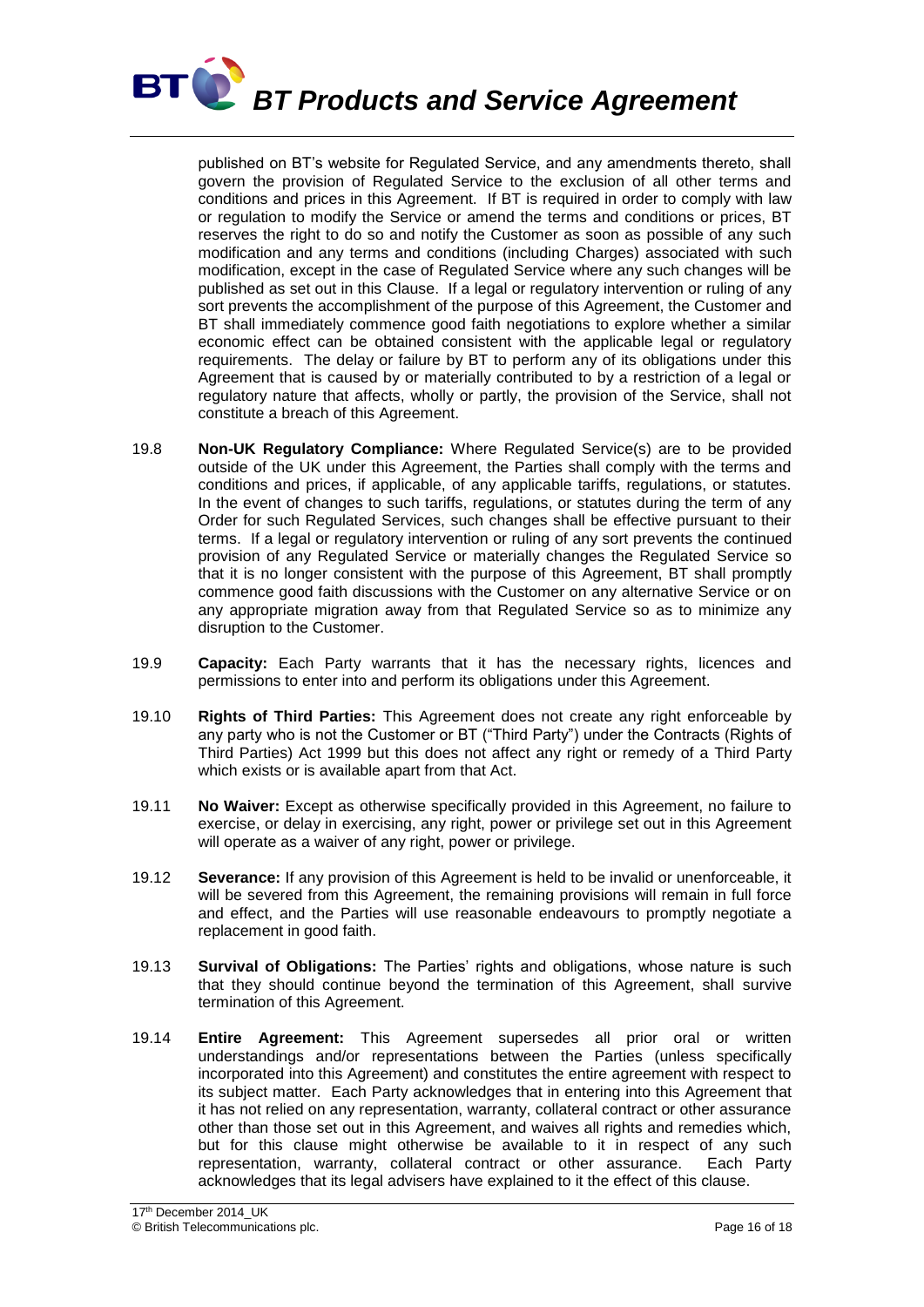

19.15 **Agreement:** This Agreement may not be amended, modified or supplemented except by a document in writing signed by authorised representatives of both Parties. The Parties to an Order may amend, modify or supplement the terms of that Order by a document in writing executed by authorised representatives of both Parties to that Order.